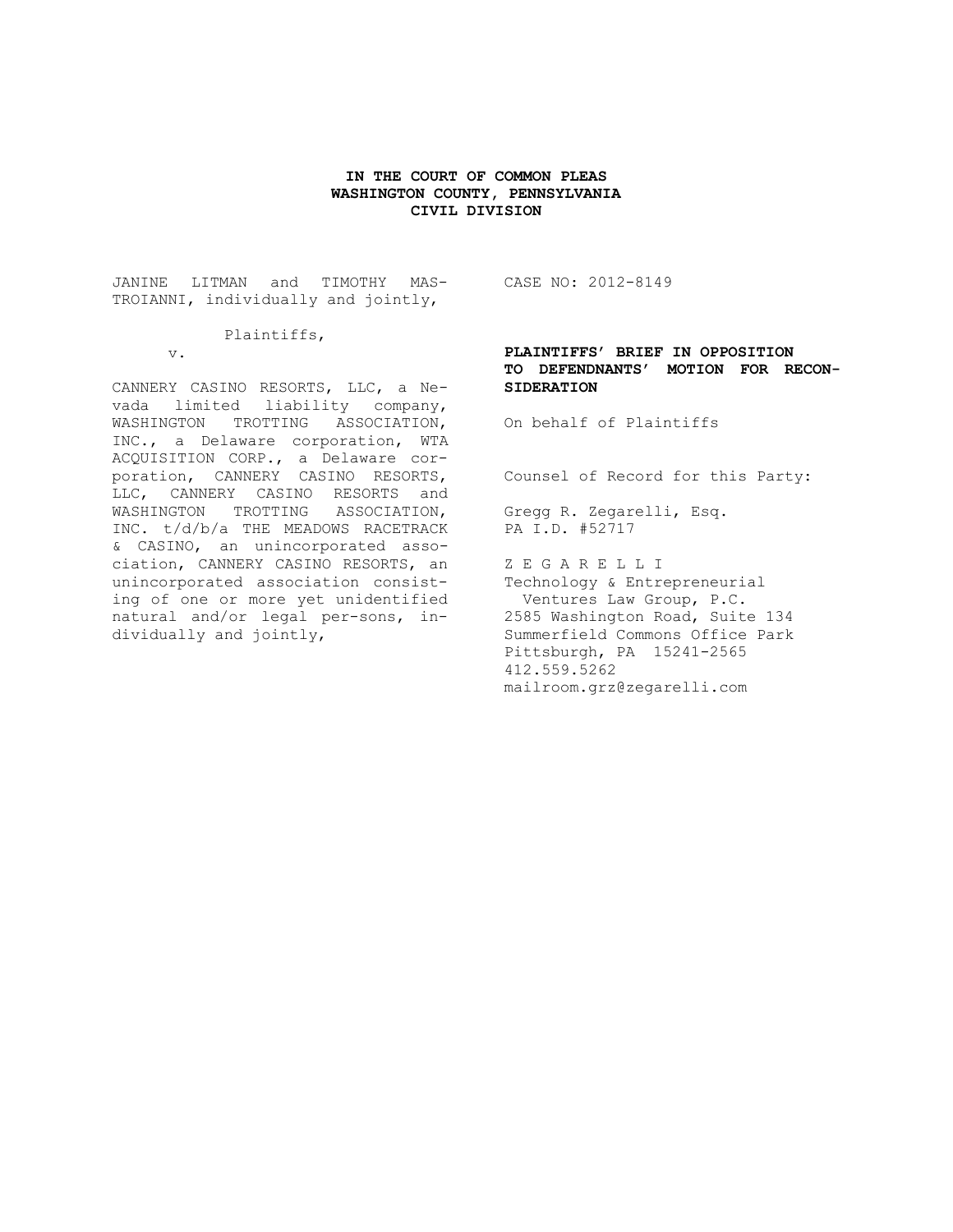## **IN THE COURT OF COMMON PLEAS WASHINGTON COUNTY, PENNSYLVANIA CIVIL DIVISION**

JANINE LITMAN and TIMOTHY MAS-TROIANNI, individually and jointly, CASE NO: 2012-8149

Plaintiffs,

v.

CANNERY CASINO RESORTS, LLC, a Nevada limited liability company, WASHINGTON TROTTING ASSOCIATION, INC., a Delaware corporation, WTA ACQUISITION CORP., a Delaware corporation, CANNERY CASINO RESORTS, LLC, CANNERY CASINO RESORTS and WASHINGTON TROTTING ASSOCIATION, INC. t/d/b/a THE MEADOWS RACETRACK & CASINO, an unincorporated association, CANNERY CASINO RESORTS, an unincorporated association consisting of one or more yet unidentified natural and/or legal per-sons, individually and jointly,

#### **PLAINTIFFS' BRIEF IN OPPOSITION TO DEFENDANTS' MOTION FOR RECONSIDERATION**

Plaintiffs hereby incorporate, by this reference, Plaintiffs' Brief in Opposition to Defendants' Motion to Dismiss for Lack of Subject-Matter Jurisdiction. In all prudence and caution, Plaintiffs supplement hereby.

Defendants' motion for reconsideration is groundless and without any basis for reconsideration: no new facts, and no new law, although Defendants now assert an implied, vague, statutorily unstated, mandatory, nonpermissible, exclusive, requirement to "intervene" into secret Gaming Control Board investigations, which is, respectfully, clearly utter nonsense.

Defendants are not above the law and are held liable to trial and judgment for wrongs they commit. Any assertion that the General Assembly has statutorily denied the protective jurisdiction from the judicial branch of the Courts of this Commonwealth, if at all, and when the claims arise from common law rights, must be "**unambiguous language**" "**specific**," and "**constitutionally adequate**". *See, West Homestead Borough School District v. Allegheny County Board of School Directors,* 440 Pa. 113, 269 A.2d 904 (1970), 440 Pa.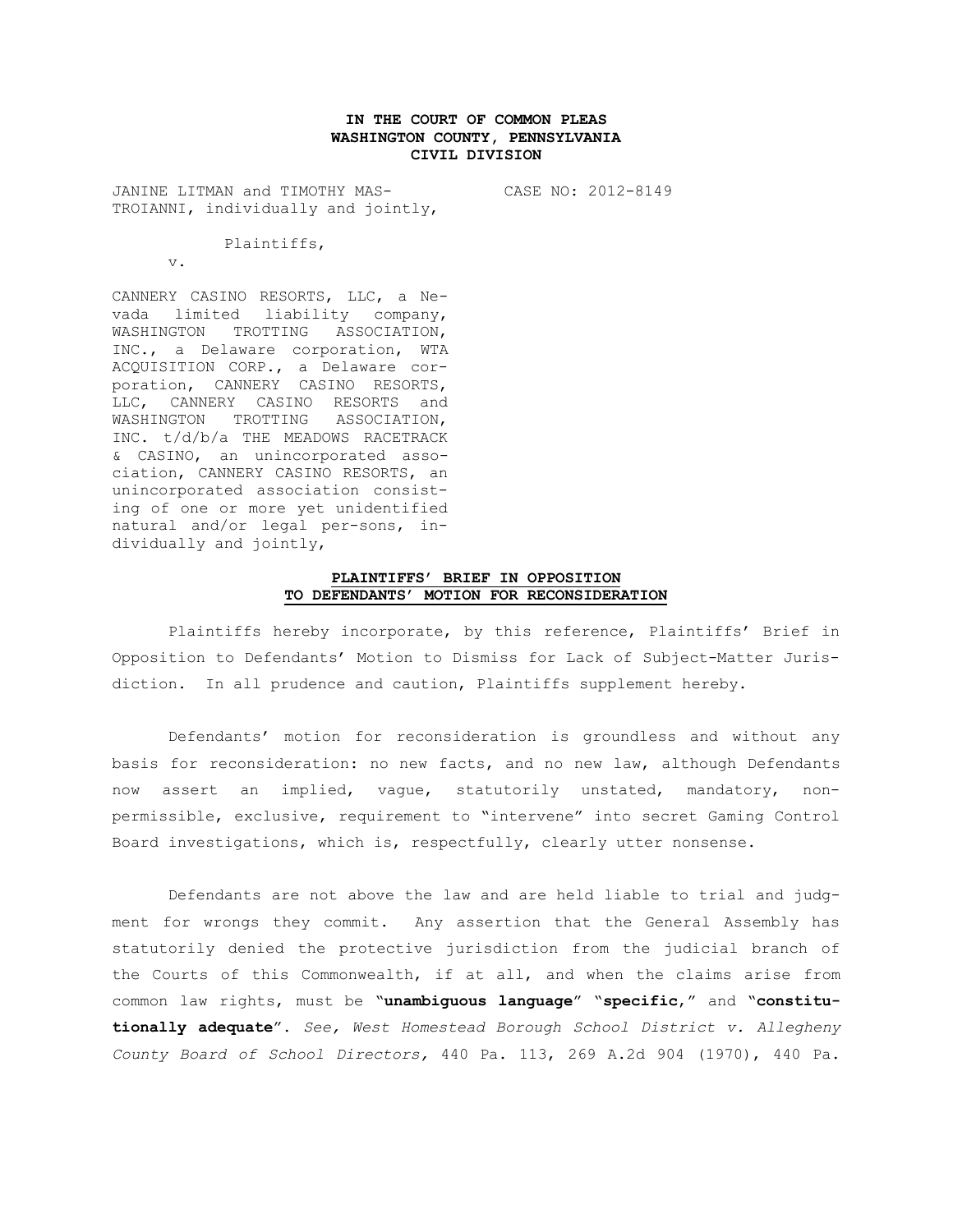at 118, 269 A.2d at 907.<sup>1</sup> Beyond the precise question before this Court, why that standard of review makes jurisprudential common-sense is well known, or should be, to every licensed attorney.

1. Defendants' core premise stated in ¶2 of its Motion is flatly incorrect. Every action by a licensed facility is, by its very nature, part of a license, but it is beyond any rational legal basis to assert that the court impliedly lacks subject-matter jurisdiction because one of the parties is a licensee.

2. Defendants' claim in ¶2 is a *non-sequitur.* "Sole regulatory authority" does not mean this Court is regulating or is challenging the regulating authority of the administrative agency for casinos (or hairdressers, or automobile licensees). It simply does not follow that because there is a tortfeasor with a governmental license, that this Court lacks jurisdiction to hear the controversy.

Ruling on a citizen's substantive legal rights who is injured by a facility that is licensed does not mean that that the Court has regulated the industry, as such, for casinos (or hairdressers or automobile licensees). Defendants' statement in ¶2 of their motion for reconsideration is not new and is, respectfully, complete ungrounded.

3. In ¶4 of Defendants' motion, they raising timing issues, for which they are estopped by their own choice of conduct. Defendants raised their subject-matter jurisdiction issue three business days prior to their intended presentation at the scheduled preliminary objection argument on October 7, 2013, their receipt of a responsive brief on a motion to dismiss within those three business days is the result of a condition they created.

4. In ¶¶4–6, Defendants merely admit that they are re-hashing what has been argued at a significantly long oral argument that this Court courteously entertained on October 7, 2013, and then ruled upon in due course. Plaintiffs arguments are varied, not resting entirely on due process issues, but the entire context stated, and, to wit, Defendants continue again to fail

 $\overline{a}$ 

<sup>1</sup> Only Count XI of the Third Amended Complaint (the "Complaint") is grounded in the Gaming Act. [Why there are three amended complaints is obviated by Defendants' preliminary objections to every count, last minute motion for dismissal and last minute motion for reconsideration of the order denying the motion for dismissal. It was ultimately determined no amendment to the pleading would satisfy the Defendants' continued position.]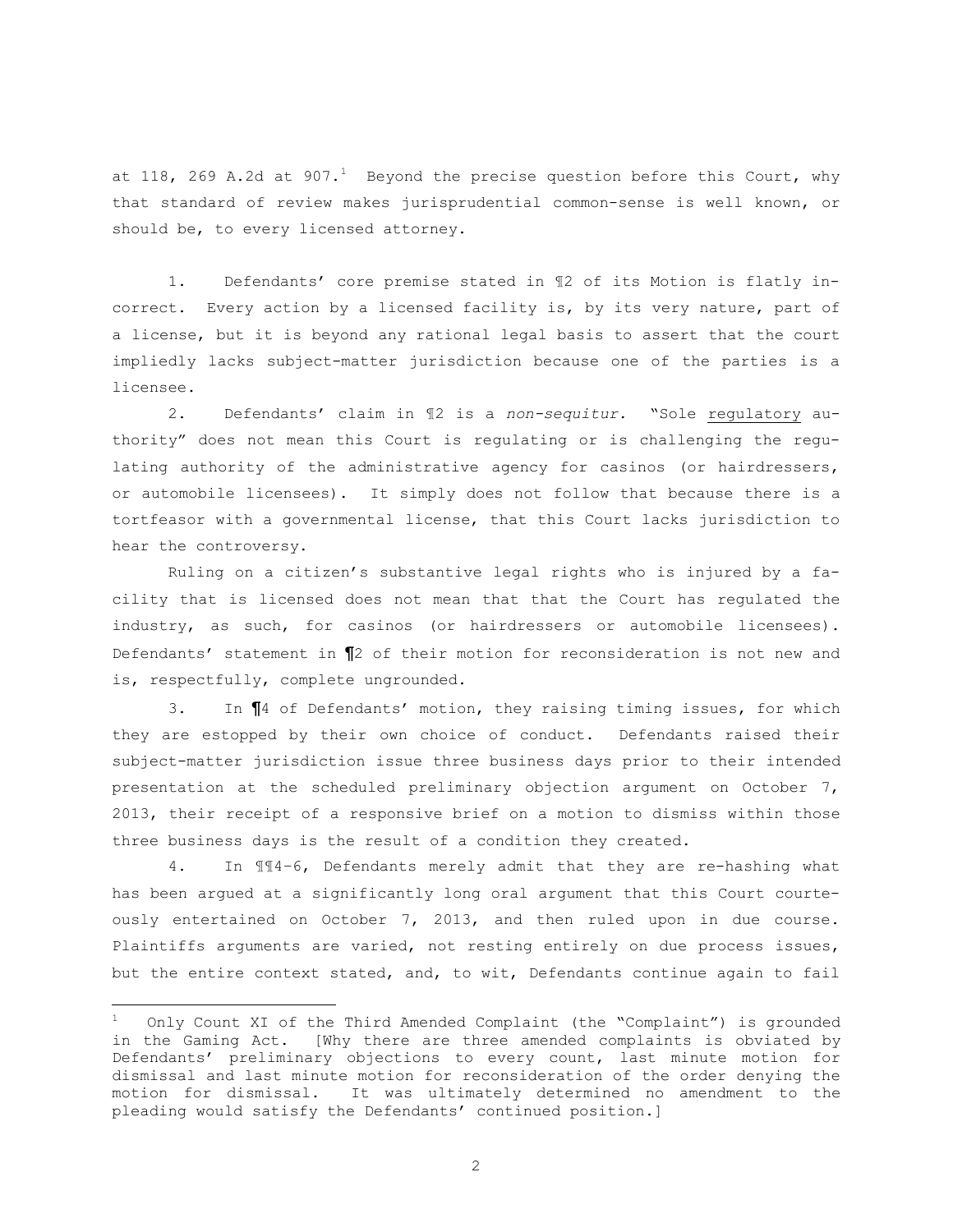to cite anything whatsoever meeting their burden that the legislature addressed their assertion in **"unambiguous language"** and "**specific," "constitutionally adequate method for the disposition of a particular kind of dispute," other than an exclusive statutory method.** Id.

5. Defendants argument in ¶5 and ¶7 are ungrounded or illogical. First, this Court does not need to render an opinion for a matter that can be summarily determined. Second, Defendants' claim is, once again, illogical and out of order on its face: to wit, Plaintiffs' claim and case in chief does not challenge the constitutionality of the statute or other governmental action. Plaintiffs' filing in this Court is proper. The governmental act of unconstitutionality would be for any appeal on dismissal for lack of jurisdiction.

6. Defendants argument in ¶8 and ¶16 are ungrounded or illogical.

Again as said before, we must keep our eye on the shell, lest the casino will cause us to lose the ball with our money.

a. Plaintiffs' rights and claims arise naturally under common law and do not arise by virtue of the statute, unlike collective bargaining rights, which is a statutory construct of rights grants (and which Defendants argued the first time around), or workman's compensation benefits, which Defendants now argue in ¶16 of their motion (the second time around).

b. Indeed, Plaintiffs filed a Complaint, in accordance with the procedures set forth by the Gaming Control Board. The next action for that process was a secret investigation, completely out of the control or knowledge of Plaintiffs. Without the opportunity for legal counsel, the opportunity to cross-examine or to present its claims, evidence or witnesses. Critically, what happened next was not: an adjudicative proceeding. No answer, no discovery, no "or else" deadlines, no conspicuous notice of risk of anyone losing rights or property, etc.

c. The documents relating to the investigation were not part of any open and notorious process, and, indeed, this Court can take judicial notice that documents regarding Docket 3071-2013, is part of an investigation file considered, in part, confidential under the Gaming Act, 4 Pa.C.S. §1206(f) and 65 P.S. §67.708(b)(17) relating to a noncriminal investigation.

d. This lawsuit was filed on December 12, 2012, when docket number 3071-2013 was opened **after** the filing of this lawsuit, on February 28, 2013.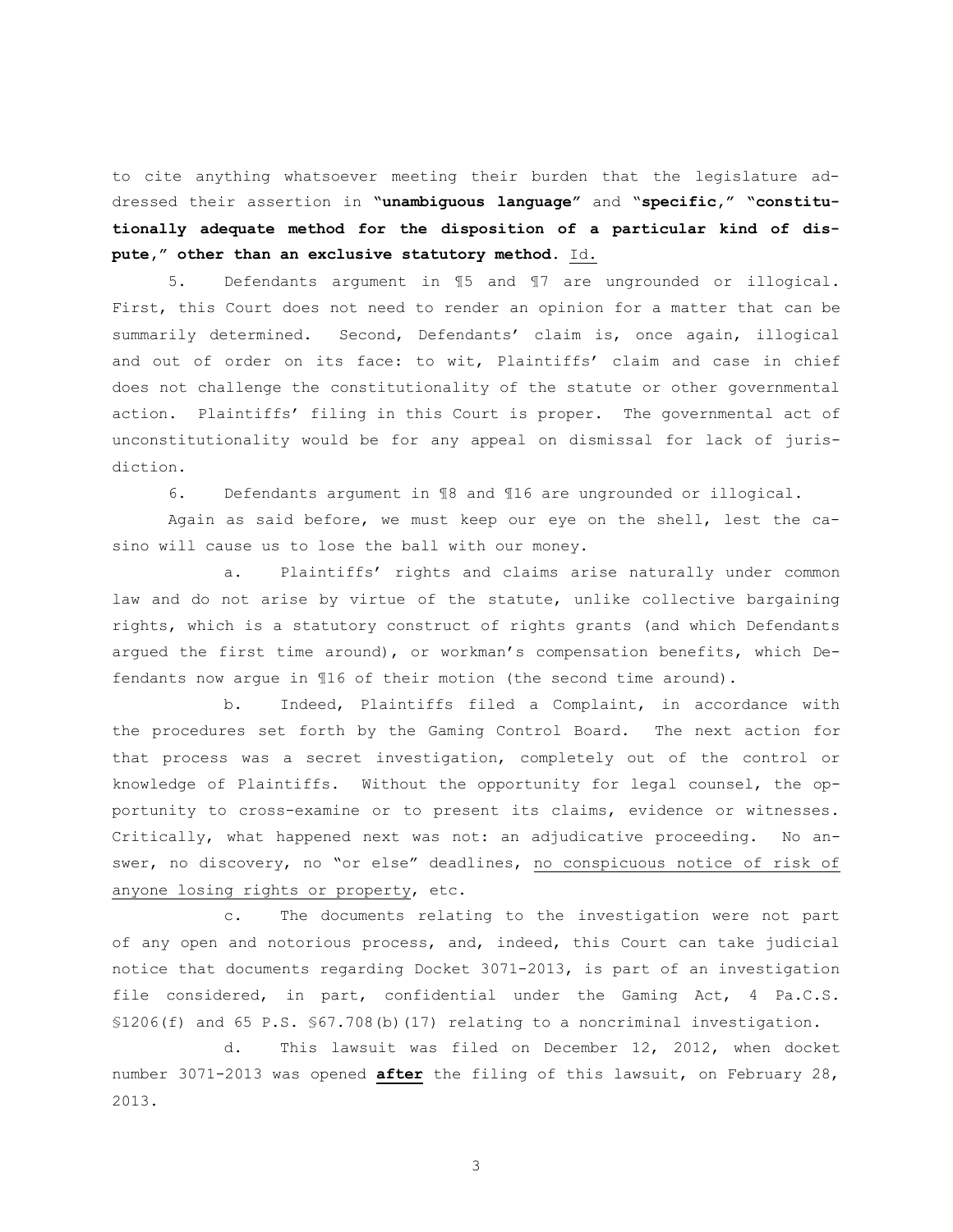e. The secret investigation remained a secret when this case was filed on December 12, 2012. That is, Plaintiffs had no reason to believe any action would occur at the Gaming Control Board. Defendants' argument of intervention regarding subject-matter jurisdiction appears to also be conditional, such that an earlier filed civil judicial case is nullified upon a later docketed consent order at the Gaming Control Board.

f. The Consent Agreement was signed on February 14, 2013, as part of a secret, non-public, investigation, that was not docketed, as a "proceeding" but as an already-executed Consent Agreement, on February 28, 2013, for a matter that was understood to be closed.<sup>2</sup> This Court can take notice that there was no "adjudication" of rights or such a proceeding, but a consent agreement in anticipation, or under threat by the Gaming Control Board, of instituting a "proceeding." The docket entry was necessarily opened to enter the Consent Order. Plaintiffs have no standing to attack or intervene into the Gaming Board's investigative procedures, or the Board's right to enter into consent agreements. Defendants posit that citizens should intervene into Gaming Control Board investigations and civil penalty procedures; it is not expected that Gaming Control Board would prefer that mechanism.

g. It does not follow that, because an intervention procedure exists, that it is mandatory and exclusive. Defendants raise no law or evidence that Plaintiffs have a duty to intervene, or are on fair constitutional notice of the potential for loss of claims and rights. If there is a duty to intervene, and to release a pending civil lawsuit, that duty is not stated with sufficient clarity to overcome a constitutional challenge on the basis of vagueness.

h. Plaintiffs were Complaintants, and any requirement to "intervene" would be fairly and necessary superseded by the Complaint process itself.

i. Plaintiffs, even as the complaintants giving cause to the investigation, were not permitted to be part of the investigation, were not permitted to present their evidence on their own behalf and were not provided with any notification whatsoever of their rights or process as such. Criti-

 $\overline{a}$ 

See, eg., Exhibit 11 to the Third Amended Complaint, according to the Tribune Review on December 11, 2012, "The complaint has since been closed, according to the gaming board, meaning nothing came of it." Pg. 2 ¶7,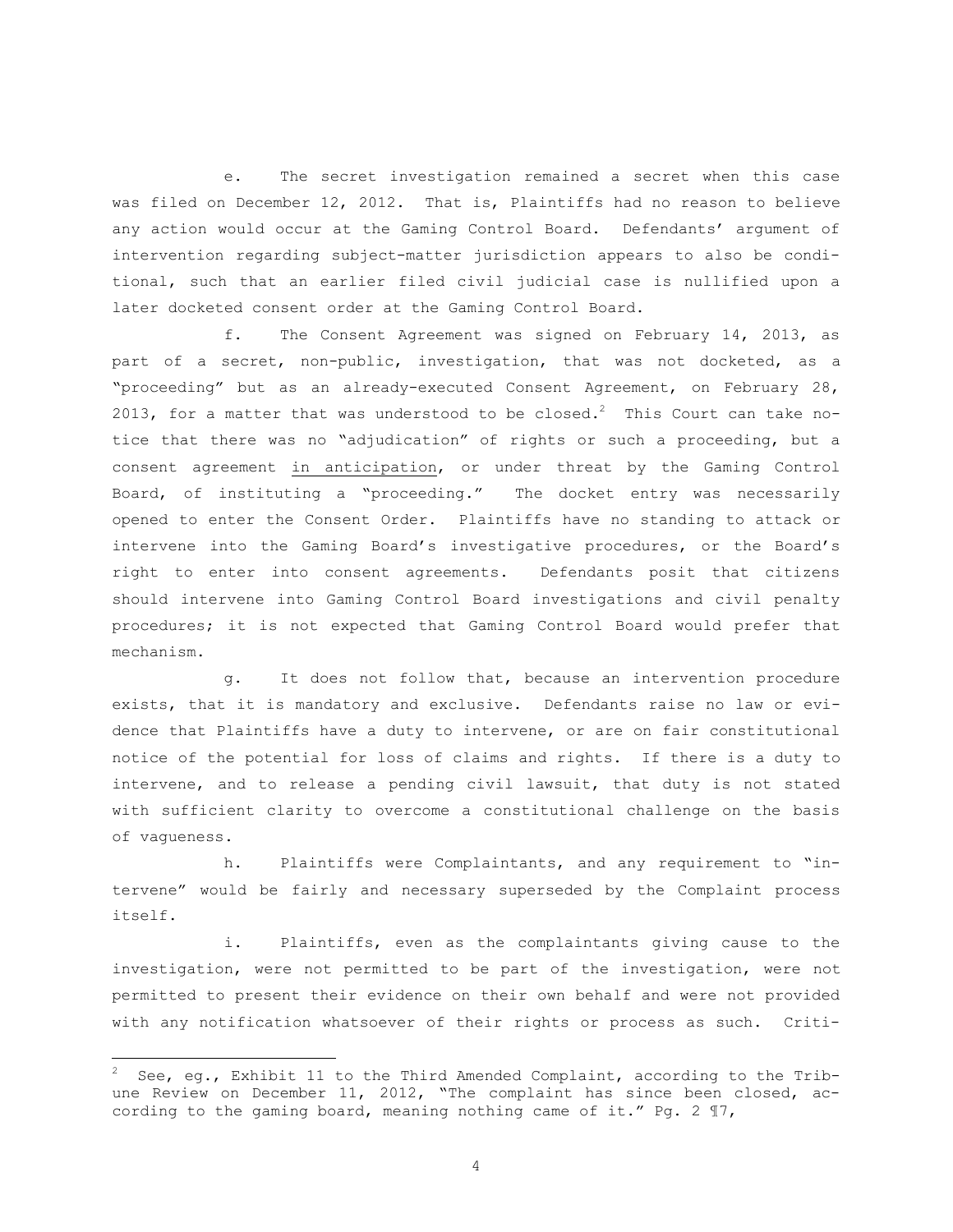cally, Defendants present no law or evidence that Plaintiffs were even informed at any time, by some **reasonably conspicuous mechanism of legal notice**, of Defendants assertion of an implied mandatory and exclusive process for the resolution of their personal rights, or loss of claims and rights against Plaintiffs and the World.<sup>3</sup>

j. Defendants' convenient interpretation would render the statute vague and unconstitutional. Defendants' claim would effectively make the Gaming Act a dispute resolution procedure, before a non-judicial tribunal, to settle a wide set of tort claims otherwise grounded by other statutes and common law, by general implication, as the non-permissive, but mandatory, exclusive method of resolution, even though the statute is devoid of any statement whatsoever to that effect. To wit:

**[S]tatute says in unambiguous language that, if the legislature provides a specific, exclusive, constitutionally adequate method for the disposition of a particular kind of dispute, no action may be brought in any 'side' of the Common Pleas to adjudicate the dispute by any kind of 'common law' form of action other than the exclusive statutory method.** 

West Homestead Borough School District v. Allegheny County Board of School Directors, 440 Pa. 113, 269 A.2d 904 (1970), 440 Pa. at 118, 269 A.2d at 907 (emphasis added).

k. Defendants cite to 58 PA Code § 493a.12, Intervention. However, the regulation permits intervention in a proceeding, but it does not require it, nor does it state that intervention is mandatory or exclusive. Nor do Defendants raise any argument that opening a docket to publicize a consent order is a "proceeding" as contemplated, to wit:

**§ 493a.13(c). Consent agreements.**

 $\overline{a}$ 

**(c) If the consent agreement is proposed in a matter that is the subject of a proceeding before a presiding officer, the proposal of the consent agreement will stay the proceeding until the consent agreement is acted upon by the Board.** 

In this case, there was no proceeding, but an investigation to an or-

This mandatory and exclusive process was never raised by any defendant, including in three sets of preliminary objections, and only three business days prior to the preliminary objection hearing on October 7, 2013, nor did Defendants' raise it at oral arguments by this Court's direct questions, with two attorneys participating for Defendants, one arguing and one reviewing the statute for responses.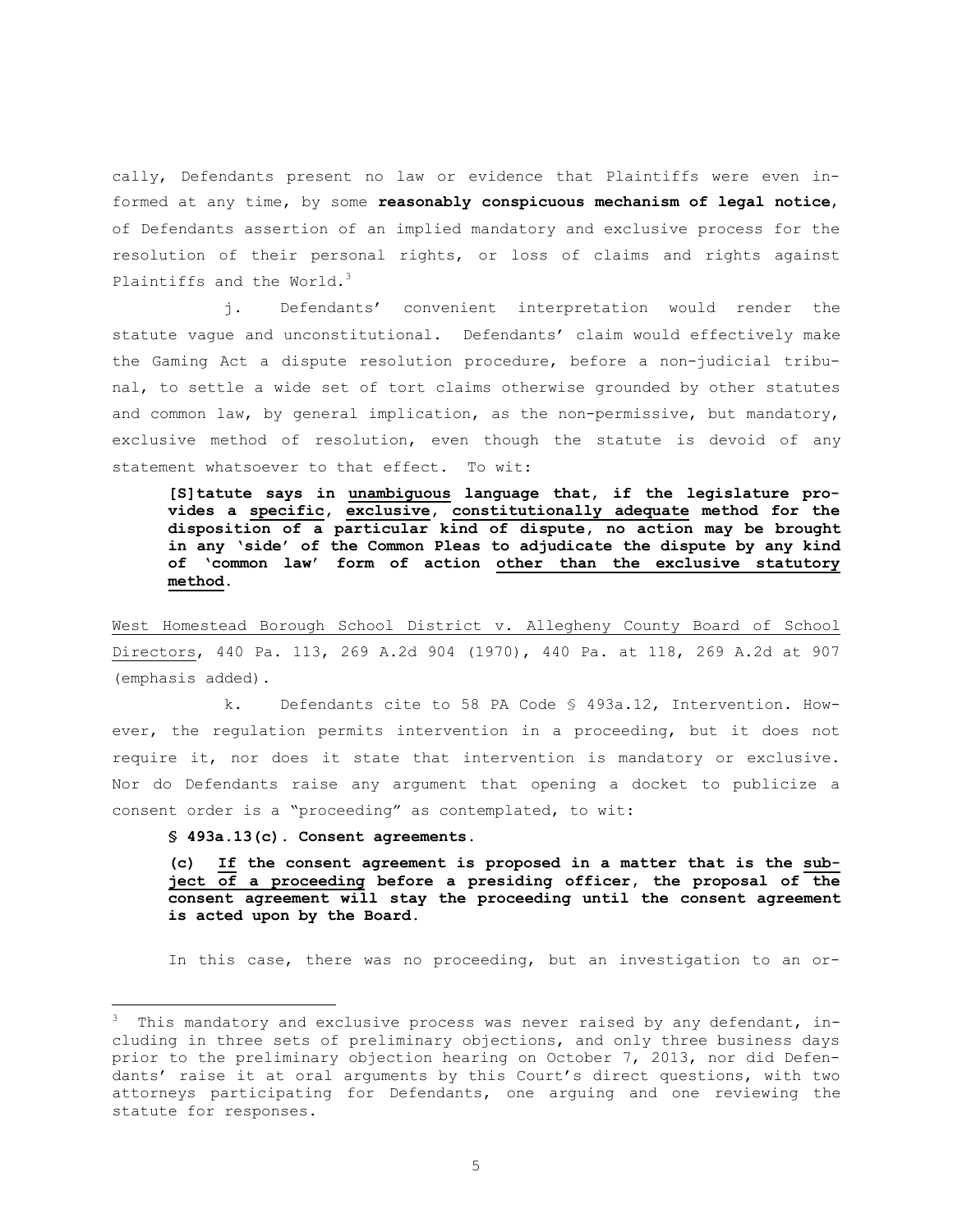der. Moreover, intervention is apparently not intended as the vehicle for the private redress of this context, but for challenges to regulatory action.<sup>4</sup> Intervening at the **end** of a proceeding is fundamentally useless as an intervention in "proceedings," particularly when the subject of educating the public on its creation is a secret.

l. The stretch by Defendants requires intervention into a process that Plaintiffs started. Moreover, the institution of the civil penalty is not reasonably calculated to be adverse to Plaintiffs' civil rights.

m. Defendants' entire argument for civil procedure and due process rights rests upon accidents. This case was filed on December 12, 2012, and, but for the accident of preliminary objections, there would have not be any known case into which to even claim to intervene. Or, on the accident that the investigation continued at all, or on the accident that the investigation continued and became known before the expiration of time periods to bring a civil claim. The argument is legally nonsensical.

There is absolutely no statutory notice or procedure whatsoever that Plaintiffs' rights, and the entire World's rights, will be or have been cut off and waived by the accident of an investigation reduced to a regulatory two-party consent order.

n. If the Court lacks jurisdiction, and if the Gaming Board never reduced its investigation into public docket number, or did so after the statute of limitations, into what proceeding would Plaintiff intervene? The case was known to be closed. See Exhibit 11; fn 2*, supra*.

o. Plaintiffs followed exactly the complaint procedure pursuant to the stated policy of the Gaming Board and nothing happened, with no hope of anything happening. Defendants' entire new case for intervention rests on the creation of a docket number, which resulted from a secret investigation, for which no proceeding ever occurred. This Court can again take notice that interveners apparently do not even have full party rights. $^5$ 

7. In ¶13 of their motion, Defendants indicate that Plaintiffs were not permitted to file this lawsuit in December 2012, because the Court lacked

 $\overline{a}$ 

 $4 \text{ }\text{\$ }493a.12$ . Intervention. (h) Notwithstanding the provisions of this section, petitions to intervene in licensing hearings for slot machine licenses shall be governed by  $\frac{1}{2}$  441a.7(z) (relating to licensing hearings for slot machine licenses).

 $^5$ § 491a.2. Definitions. Participant—A person admitted by the Board to limited participation in a proceeding.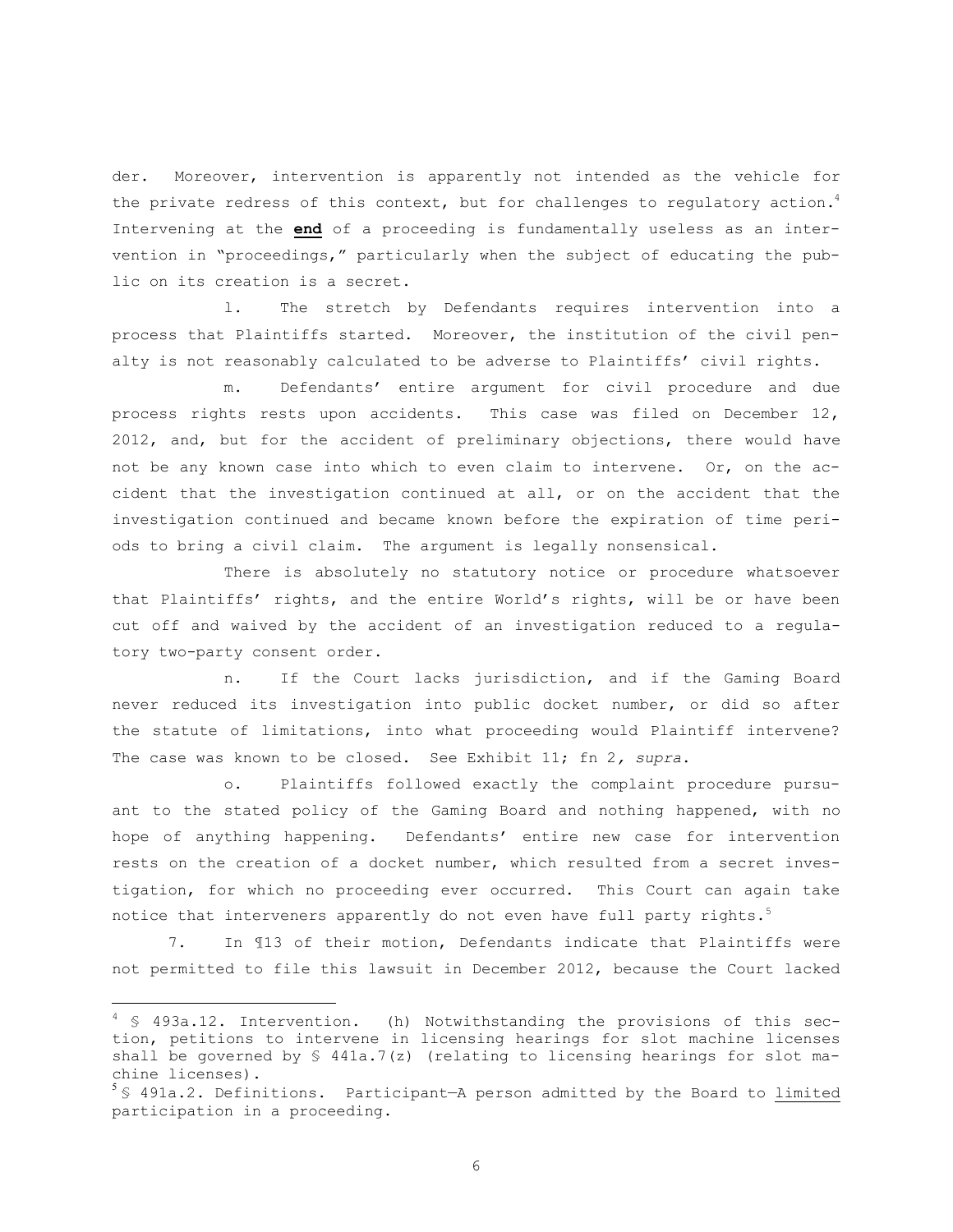jurisdiction *ab initio,* because of a docket that was not yet opened of record until February 28, 2013, for a secret investigation that was then publicly unknown. Then how should Plaintiffs, and the entire World, know to have standing to challenge a two party consent agreement that was arrived at secretly during an investigation.<sup>6</sup> For this stage of fictions, Defendants cite to *Eastern Pa. Citizens Against Gambling v, Pa. Gaming Control Bal,* 2013 WL 3542685 (Pa. Commw. Ct. April 18, 2013) (reviewing, *inter alia,* denial of a petition to intervene as untimely), which has nothing to do with the question before this Court.

The case cited was a regulation case whereby a potential intervener (apparently an anti-gaming fanatic) was trying to stop an action which was the creature of the Gaming Act. This case is not even remotely similar to Plaintiffs' case, derived at common law for almost all of the counts claimed, rather than arising under the power of a statute. That is, only in Count IX of Plaintiffs' Complaint do Plaintiffs state a cause of action derived by the Gaming  $Act.^7$  The proposition cited by Defendants with this case is immaterial to the question before this Court.

8. In ¶14 of their motion to dismiss, Defendants try to argue that Plaintiffs are collaterally attacking the regulatory authority's consent decree. This is ungrounded argumentative speculative conjecture. Nowhere in Plaintiffs' pleadings is a claim attacking the Consent Agree. In fact, it is Plaintiffs' expressed position that the Consent Degree is public governmental record evidence that is admissible at trial and supports Plaintiffs' common law judicial action. Indeed, as previously stated, there is no statement in the public record and docketed consent decree which indicates that the Consent Decree cannot be used as an admission against Defendants. <sup>8</sup> The Consent Agreement is helpful to Plaintiffs' civil trial in the same manner as a de-

 $\overline{a}$ 

 $6$  Defendants argument is an illogical question-begging bootstrap. The world must be fully on notice, and be patiently awaiting the accidents of internal Gaming Board investigations, to create a docket to approve an agreement secretly entered into, or else have their property and legal rights taken away from them without any of the important conspicuous notices otherwise required to deprive someone of rights and property.

 $^7$  The court could uphold subject-matter jurisdiction whether or not it hold that there is a private right of action under the Gaming Act. The questions are legally distinct.

 $8$  As already stated at the first oral argument, the Consent Agreement nowhere states, as is otherwise customary, that there is no admission by Defendants in having executed the Consent Agreement.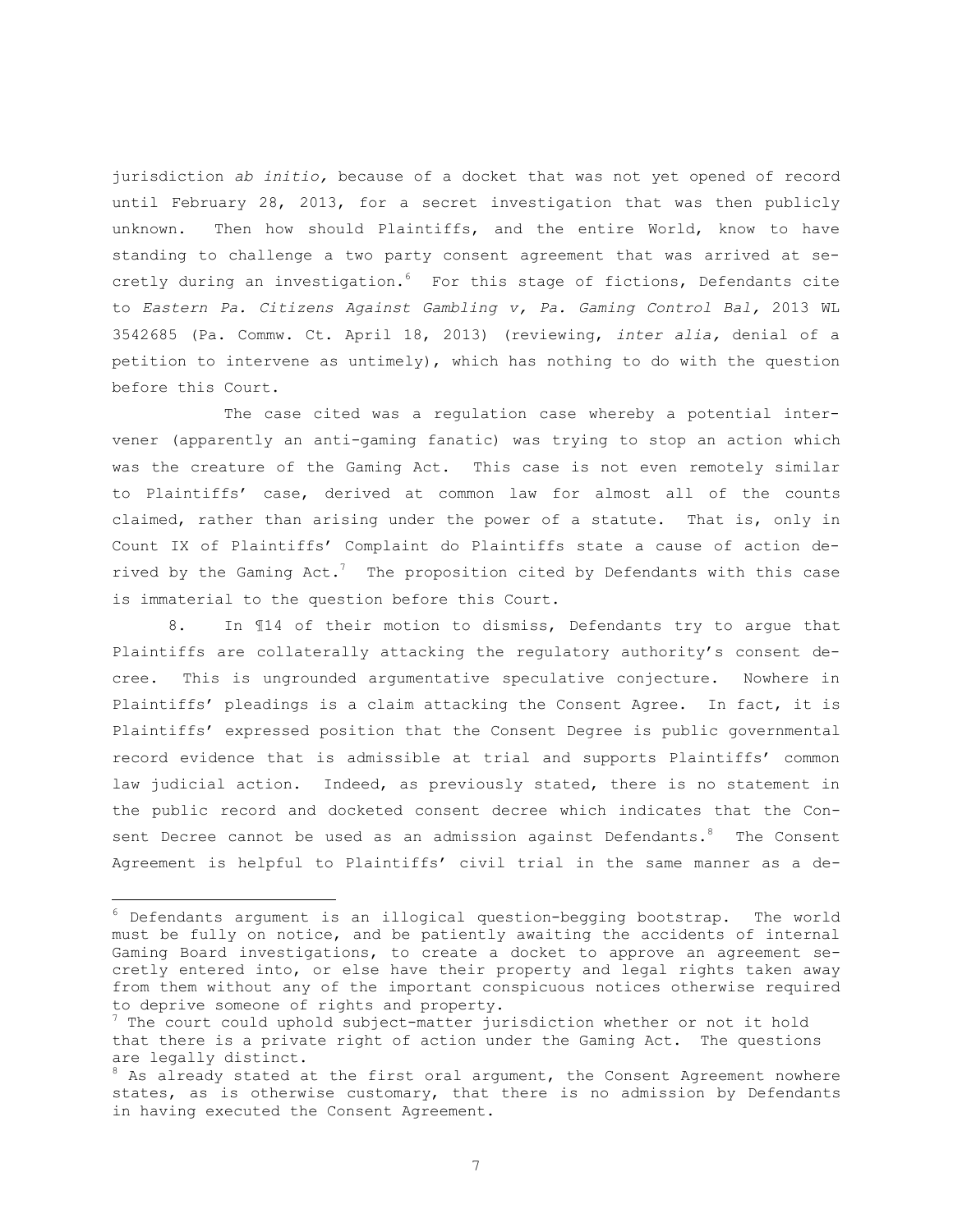fendant losing a driver's license and failing a sobriety test might be helpful in a civil trial.

Defendants draw a self-serving conclusion because the accident of the after-the-fact docket approving a consent decree, because of not terminating the civil action and intervening, $9$  that Plaintiffs are barred from challenging the Order resolving the complaint process for which they did not afforded to have legal counsel, present evidence or witnesses or to cross-examine the Defendants. *Citizens Against Gambling Subsidies v, Pa. Gaming Control Bd.,* 916 A.2d 624, 628 (Pa. 2007). Defendants, once again, cite a completely inapplicable.<sup>10</sup> No count or claim of Plaintiffs' case is challenging the Consent Order; the Consent Order is supports Plaintiffs' civil action by the admission of Defendants.

9. In ¶15 of Defendants' motion, they argue the exclusive jurisdiction of the Gaming Control Board would not offend due process, even if it resulted in a forfeiture of Plaintiffs' claims, rights and property. While it is convenient for Defendants to conclude their own exculpation, that conclusion has nothing to do with the standard of review.

Back to the beginning: Defendants present no evidence whatsoever that their claim makes any practical sense, legal sense or has **unambiguous language that the legislature provided a specific, exclusive, constitutionally adequate method for the disposition whereby no action may be brought in Common Pleas to adjudicate Plaintiffs' "common law" form of action other than the exclusive statutory method."**

10. In ¶16 of their brief, Defendants argue that the Pennsylvania General Assembly may, in its discretion, substitute access to the courts with an administrative process without offending due process. *Kline v. Arden H Verner Co.,* 469 A.2d 158, 159 (Pa. 1983) (upholding the constitutionality of the Workers' Compensation Act). *Kline* is inapplicable because the rights are

 $\overline{a}$ 

 $9$  Apparently, Plaintiffs were to intervene, to prevent the two-party consent, because Plaintiffs should have known that the "civil penalty" was rather to be divided by some mechanism, such as a class action, to the World for all those injured, and if not allowed to intervene, appeal to the commonwealth court, so that if remanded for intervention, plaintiff would challenge the consent payment, for a new amount to be paid to plaintiffs, and possibly the world, who would need to also intervene, or if not permitted to intervene, have lost the right to file a civil action for expiration of time to sue.  $10$  Defendant have already represented to this court that the question is of first impression.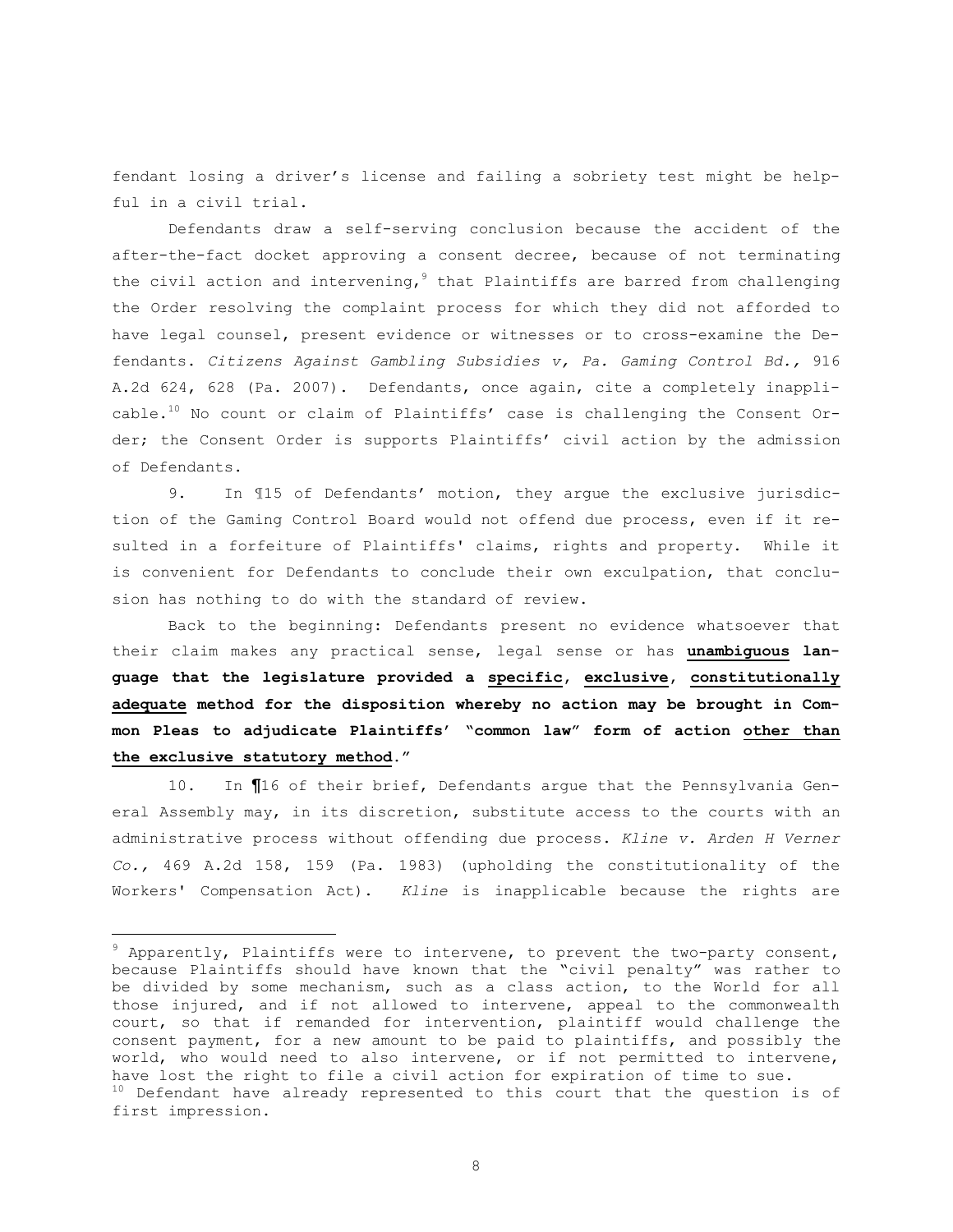statutorily created rights, bound into the statute that created them. Plaintiffs' rights for almost all counts are not statutorily created by the Gaming Act. Plaintiffs' right exist by virtue of common law, which has already been fully argued. Defendants present no evidence whatsoever that their claim makes any practical sense, legal sense or has **unambiguous language** that the legislature provided a **specific**, **exclusive**, **constitutionally adequate** method for the disposition whereby no action may be brought in Common Pleas to adjudicate Plaintiffs' common law form of **action other than the exclusive statutory method.**

11. If the process really worked the way Defendants imply, Plaintiffs initiating the very complaint procedure established by the Gaming Control Board, which Plaintiffs did, would have systematically placed Plaintiffs rights into a clear resolution procedure whereby a procedure would have been instituted for the resolution of Plaintiffs' claims, with legal counsel, presentation of evidence and clear timelines for discovery and evidence, with clear notices to the parties of the potential for loss of rights or property.

Because Defendants' arguments are completely ungrounded, argumentative and speculative, everything happened completely consistent with Plaintiffs' position. The regulatory body began internal investigation procedures and, without the necessity of a hearing on the merits regarding the license at issue, it resolved licensure and penalty issues by two-party consent and civil penalty. In the meantime, injured private parties may, such as the law makes otherwise available to them, resolve the panoply of any applicable legal rights by judicial process.

Defendants' position is so ungrounded as to be instructive.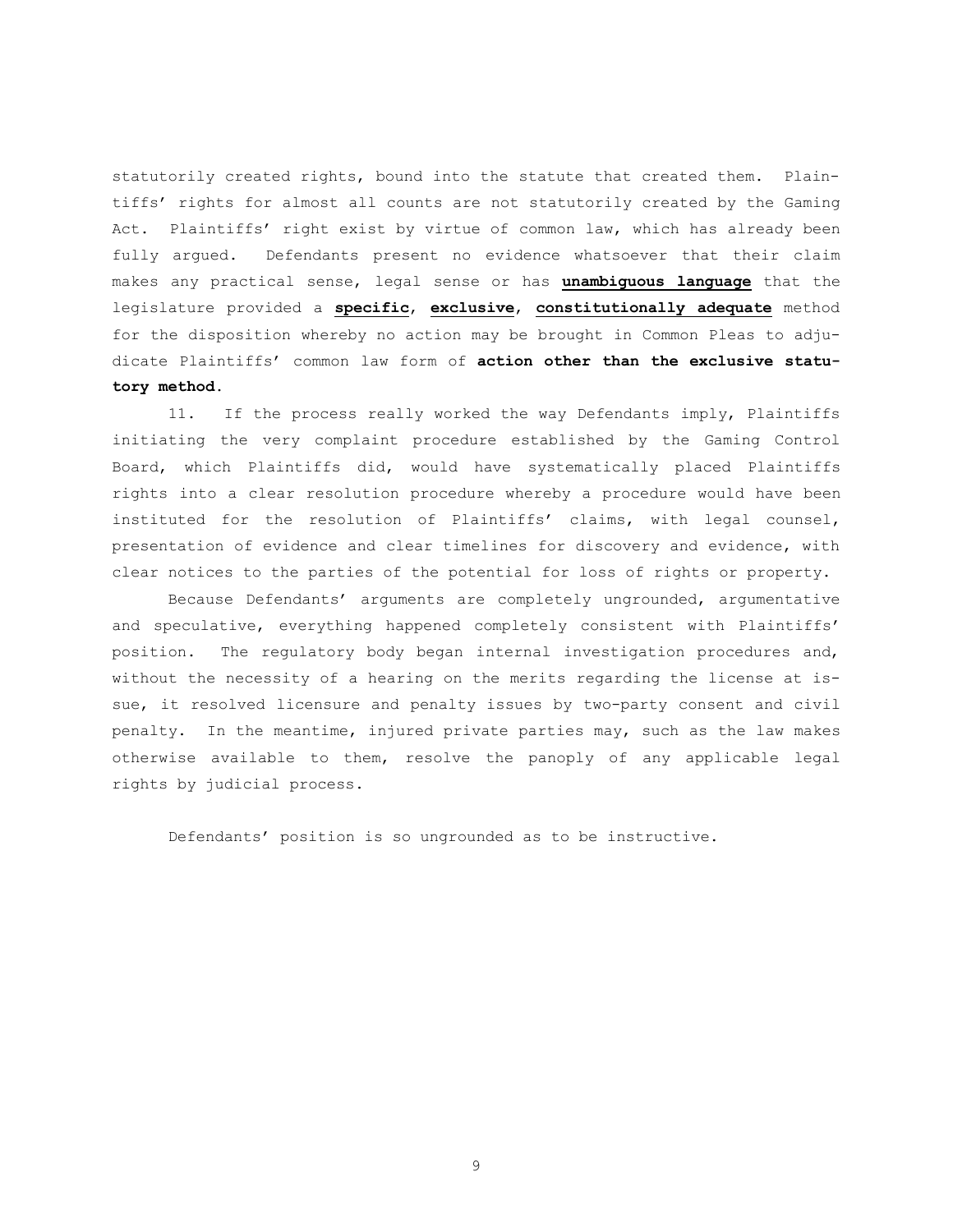WHEREFORE, Plaintiffs hereby request that Defendants' motion for reconsideration be denied.

October 7, 2013 Charles Respectfully submitted, TEV LAW GROUP, PC By: s/Gregg Zegarelli/ Gregg R. Zegarelli

> Z E G A R E L L I Technology & Entrepreneurial Ventures Law Group, P.C. 2585 Washington Road, Suite 134 Summerfield Commons Office Park Pittsburgh, PA 15241 412.559.5262 mailroom.grz@zegarelli.com